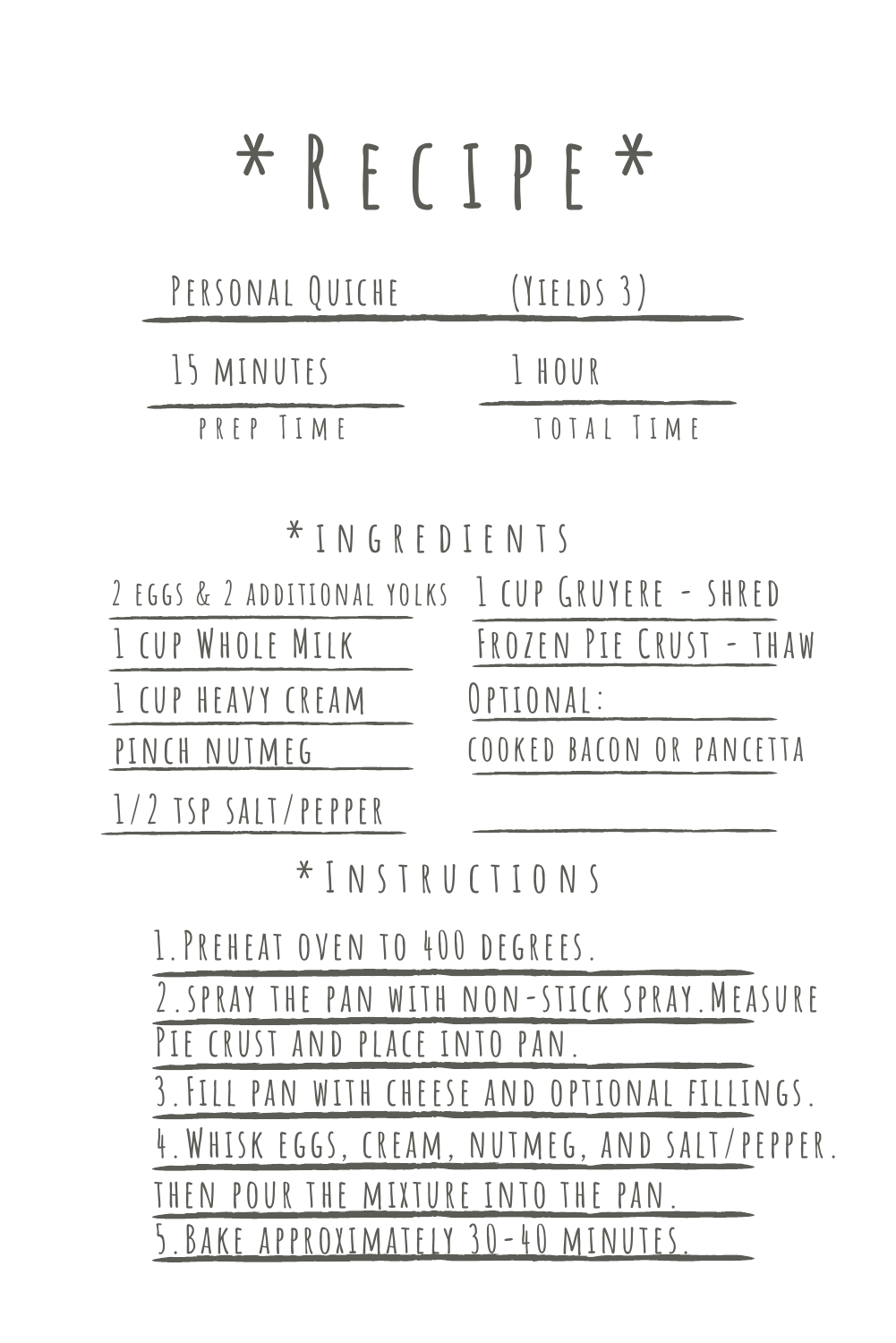# **\* R e c i p e \***

**Easy Cucumber Salad (Yields 2)**

**p r e p T i m e t o t a l T i m e 5 minutes 10 minutes**

#### **\* i n g r e d i e n t s**

**2-3 Persian cucumbers**

**10 Cherry Tomatoes**

**1 TBSp Sweet Onion**

**1 Cup Shredded Carrots**

**2 Tbsp seasoned Rice Vinegar**

**2 Tsp Italian Seasoning**

**Finishing Salt**

**Optional:**

**Avocados/Bell peppers/Black olives**

**or any topping of your choice - go nuts!**

#### **\* I n s t r u c t i o n s**

**Start by slicing the cucumbers into half-moons, Halving the**

**Tomatoes and chopping the onion - put it all into the bowl with**

**the shredded carrots. sprinkle the Italian Seasoning over the**

**Veggies, then the vinegar. Toss. Serve with a pinch of the**

**Finishing salt on top.**

**Extra Note: you can make this salad ahead of time and store in the fridge for up to 6 hours. hold off on adding salt until serving.**